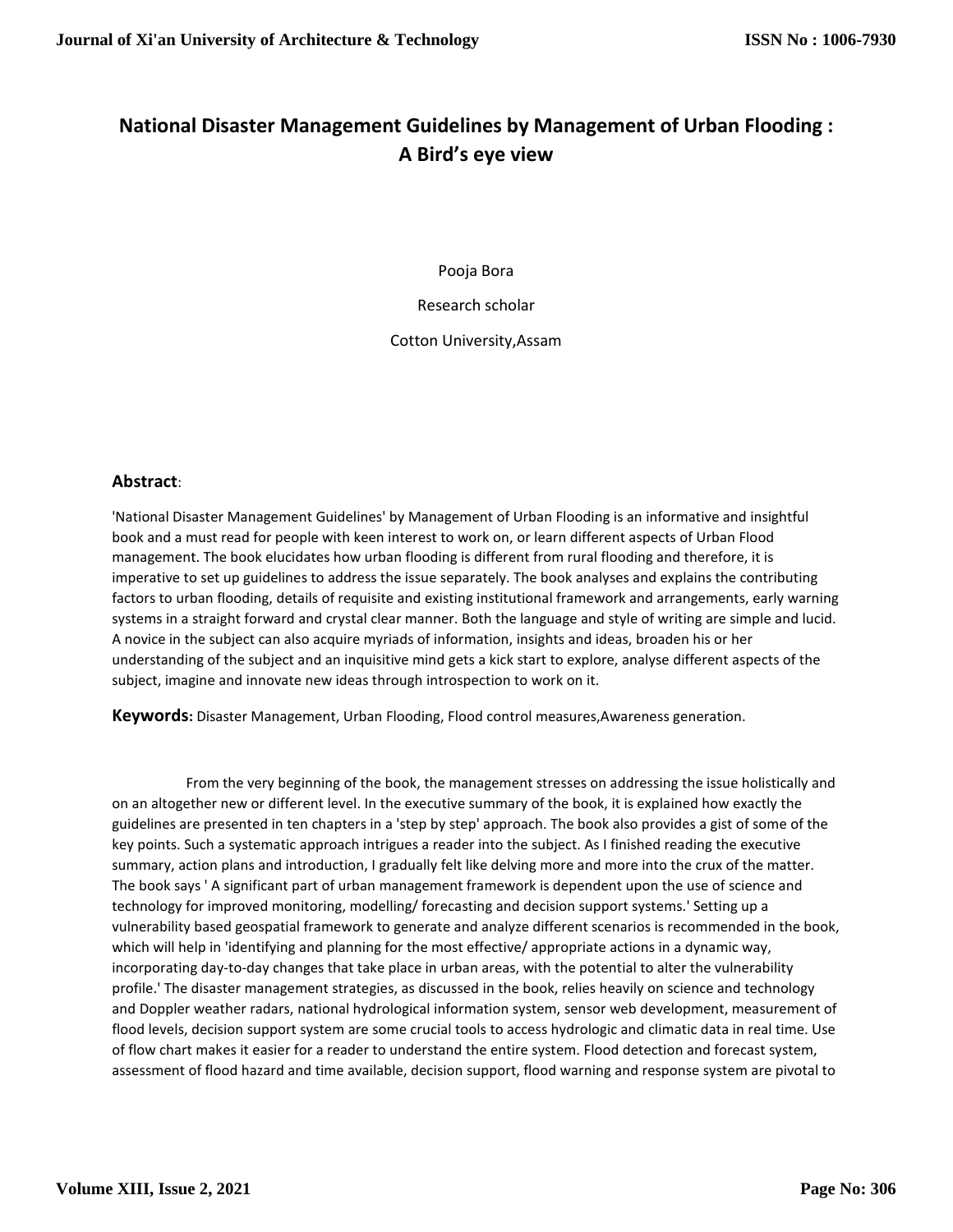formulate strategies. From the beginning to end of the book, a 'holistic' and a 'multidisciplinary' method is devised, which is paramount to address such a complicated issue.

 In chapter 8, it is written 'The factors causing urban flooding are significantly different when compared to riverine flooding, which mostly impact rural areas. Cities and towns did not remain isolated when large tracts of rural areas got flooded but flood management strategies largely formed on covering extensive rural areas'. Realising that factors contributing to the urban flooding have also aggravated over time with rapid urbanisation and increasing population densities, it is crucial to formulate new strategies to deal with such events. The primary focus of the guidelines is on 'capacity development', by extensive use of science and technology.

Disaster related curricula have already been introduced by the Central Board of Secondary Education(CBSE) for classes VIII, IX and X. It has to be clearly brought out that urban flooding is different from riverine flood which largely affects rural areas. The MOUD, in consulation with the MHRD, will encourage the CBSE to include modules of UFDM in classes XI and XII as well. ' Thus, the management consistently emphasize on the distinctive nature of Urban flooding from rural flooding throughout the book. Including extensive urban flood education at the school level for capacity development is indeed a commendable strategy devised in the book. Also, developing suitable modules for inclusion in the curricula of architecture and engineering courses in the IITs and NITs and other universities is one of the key recommendations, which will open doors to new innovations and designs to tackle the issue. The book says ' One of the major public health concerns in management of urban flooding is the possibility of breakout of epidemics after a severe flooding event. Besides this, trauma care and emergency medical care are also very relevant. ' Hence, the DM related aspects of medical education will be taught meticulously at different levels, so that the health workers can handle emergencies aptly.

 The book emphasizes on the need to develop awareness generation campaigns to reduce urban flood vulnerability. Coordinated efforts of state governments, local authorities, insurance companies and other stakeholders are crucial to establish suitable hedging mechanism, like insurance of life and property and communicate its benefits. Public representatives including municipal ward members, MLAs and MPs have to address the issue at grass root level by developing and organising awareness generation programs among people. Last but not the least, radio, visual and print media should run aggressive media campaign to highlight the issue, besides the production of printed materials like brochures, pamphlets, posters etc. It would not be an exaggeration to say that the book has succeeded to address such a complex issue in an elaborate and holistic manner. The book articulates the need to design special programmes for differently abled, mentally challenged and elderly people- 'Specially designed public awareness programmes will be developed for addressing the needs of physically handicapped and mentally challenged people,women and the elderly.' (Page 140-141)

It's imperative to address the issue of urban flooding separately and awareness generation is crucial to deal with the aftermath of floods. The book 'National disaster management guidelines' by management of urban flooding will provide myriads of insights and information to formulate new strategies and definitely pave the way for new research and experiments in this regard.

## **References:**

**https://ndma.gov.in/en/2013-05-03-08-06-02/disaster/natural-disaster/urban-floods.html https://www.gktoday.in/gk/ndma-guidelines-on-urban-flooding-in-india**